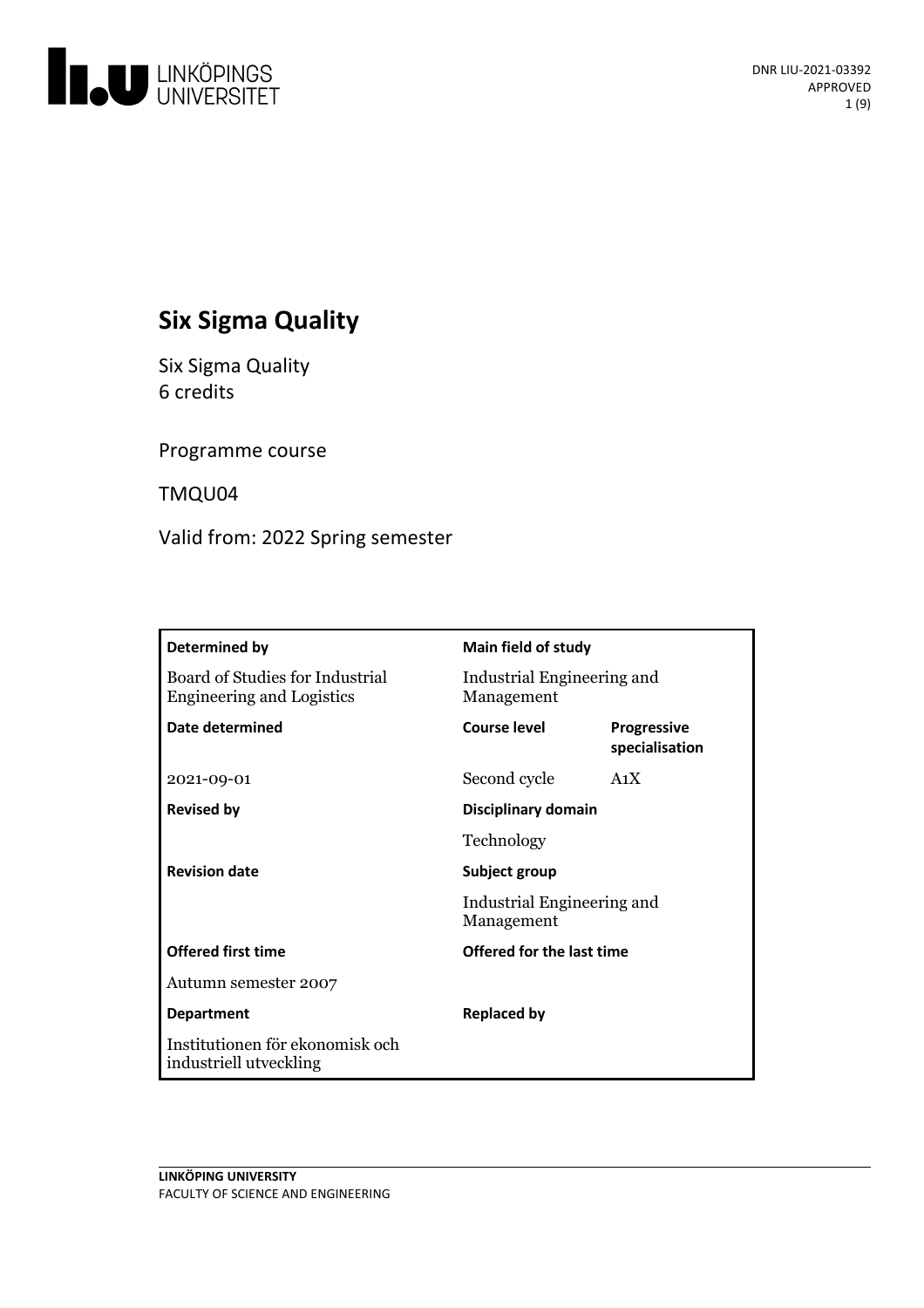# Course offered for

- Master of Science in Energy Environment Management
- Master of Science in Industrial Engineering and Management
- Master of Science in Mechanical Engineering
- Master of Science in Industrial Engineering and Management International
- Master's Programme in Industrial Engineering and Management
- Master's Programme in Mechanical Engineering

# Prerequisites

Required: Mathematical statistics, Quality Management and Engineering Desired: Statistical Quality Control.

# Intended learning outcomes

The course gives knowledge about organization, working methods and tools for process and product improvements using Six Sigma methodology. The essence of Six Sigma is to define and solve advanced problems using advanced statistical and qualitative methods, but doing so in a way that results and solutions are well supported by managers and employees in the organization and process being improved. The foundation is based on scientific method, but the project-oriented approach is design to fit in an engineering environment. After completing the course, the student is able to:

- identify situations where Six Sigma methodology could give an important contribution to quality improvement with regard to product and process development within industrial and service contexts
- identify which analysis methods is suitable to solve a given problem
- carry out a Six Sigma project from defined problem and target to verified improvement according to the DMAIC process
- use both qualitative evaluations and quantitative statistical analysis and improvement methods

# Course content

Understanding of variation, Evolution of Six Sigma, the DMAIC roadmap for carrying out improvement projects as well as tools for the five phases:

- DEFINE Define problem and target (but not solution)
- MEASURE Collect facts and data (historical/real-time) and funnel the problem
- ANALYZE Find the hidden root causes with quantitative and qualitative methods
- IMPROVE Carry out robust and sustainable improvements
- CONTROL Document, train, measure and follow up and finally hand over

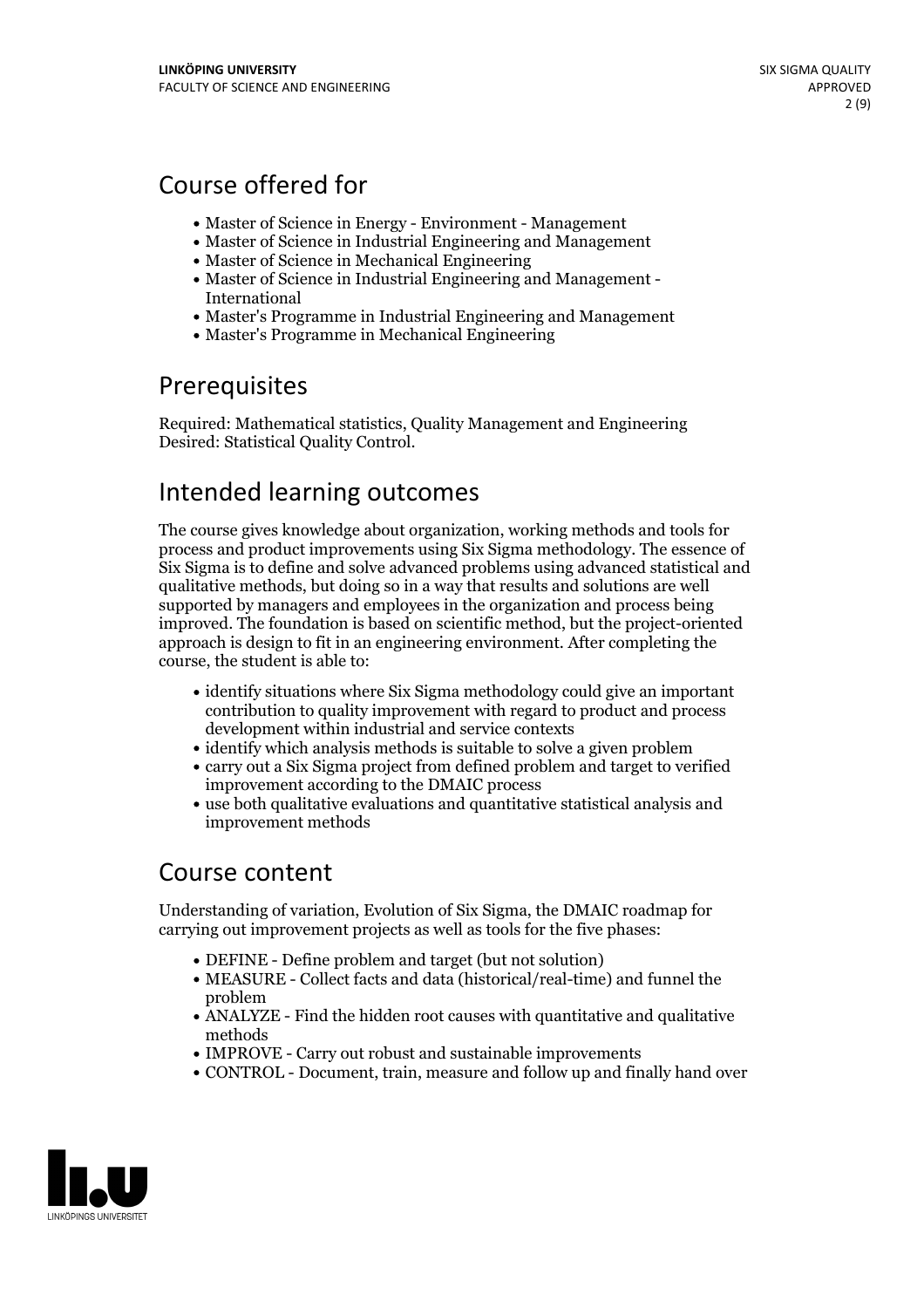# Teaching and working methods

The course is carried out as a Six Sigma-project according to the five phases of the DMAIC process. The theoretical elements of the course are covered in lectures, one-two per project phase. All work is done on <sup>a</sup> project basis, where max four students work in a team. All teams will get the same assignment but with different data to analyze, and hence different root causes. Each team carries out a project phase per week and will be coached/guided by a teacher once a week. Each phase ends with the submission, review and approval (if necessary after completion) of a new chapter in the project report. The project work is designed as <sup>a</sup> real project, the way it is carried outin industry or other companies using the Six Sigma process improvement methodology. Furthermore, a final project presentation in a so-called poster session in front of other students is conducted in the end of the course. A literature seminar is also conducted group wise.

# Examination

| UPG <sub>2</sub>                                                                  | Projects            | 5.5 credits | U, 3, 4, 5 |  |
|-----------------------------------------------------------------------------------|---------------------|-------------|------------|--|
| KTR <sub>1</sub>                                                                  | <b>Written Test</b> | 0.5 credits | U, 3, 4, 5 |  |
| Each team submits five report chapters (one per DMAIC phase), which together      |                     |             |            |  |
| form the project report. These are graded according to U,3,4,5 based on how well  |                     |             |            |  |
| the work was done by the group and how much supervision and completion they       |                     |             |            |  |
| needed. Everyone in the group gets the same average grade. The individual grades  |                     |             |            |  |
| may be changed based on an individual written test. The main focus is on solving  |                     |             |            |  |
| the problem in the group under as close to real circumstances as possible why the |                     |             |            |  |
| group's performance is the main basis for grading.                                |                     |             |            |  |

## Grades

Four-grade scale, LiU, U, 3, 4, 5

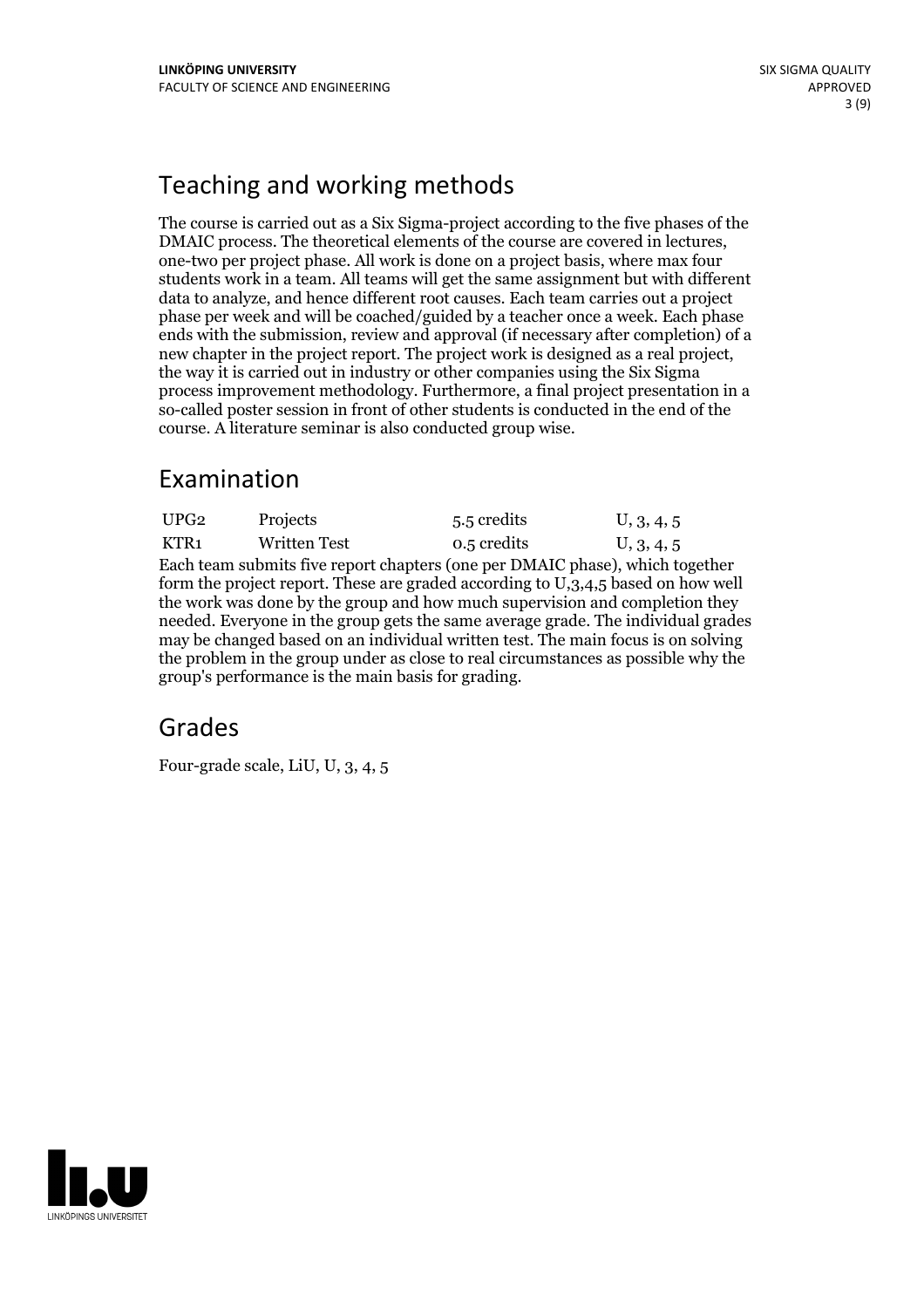# Other information

## **Supplementarycourses**

Quality Management Project Course. May lead to Six Sigma Green Belt certification.

## **About teaching and examination language**

The teaching language is presented in the Overview tab for each course. The examination language relates to the teaching language as follows:

- If teaching language is "Swedish", the course as a whole could be given in Swedish, or partly in English. Examination language is Swedish, but parts
- of the examination can be in English. If teaching language is "English", the course as <sup>a</sup> whole is taught in English. Examination language is English. If teaching language is "Swedish/English", the course as <sup>a</sup> whole will be
- taught in English if students without prior knowledge of the Swedish language participate. Examination language is Swedish or English depending on teaching language.

### **Other**

The course is conducted in a manner where both men's and women's experience and knowledge are made visible and developed.

The planning and implementation of a course should correspond to the course syllabus. The course evaluation should therefore be conducted with the course syllabus as a starting point.

If special circumstances prevail, the vice-chancellor may in a special decision specify the preconditions for temporary deviations from this course syllabus, and delegate the right to take such decisions.

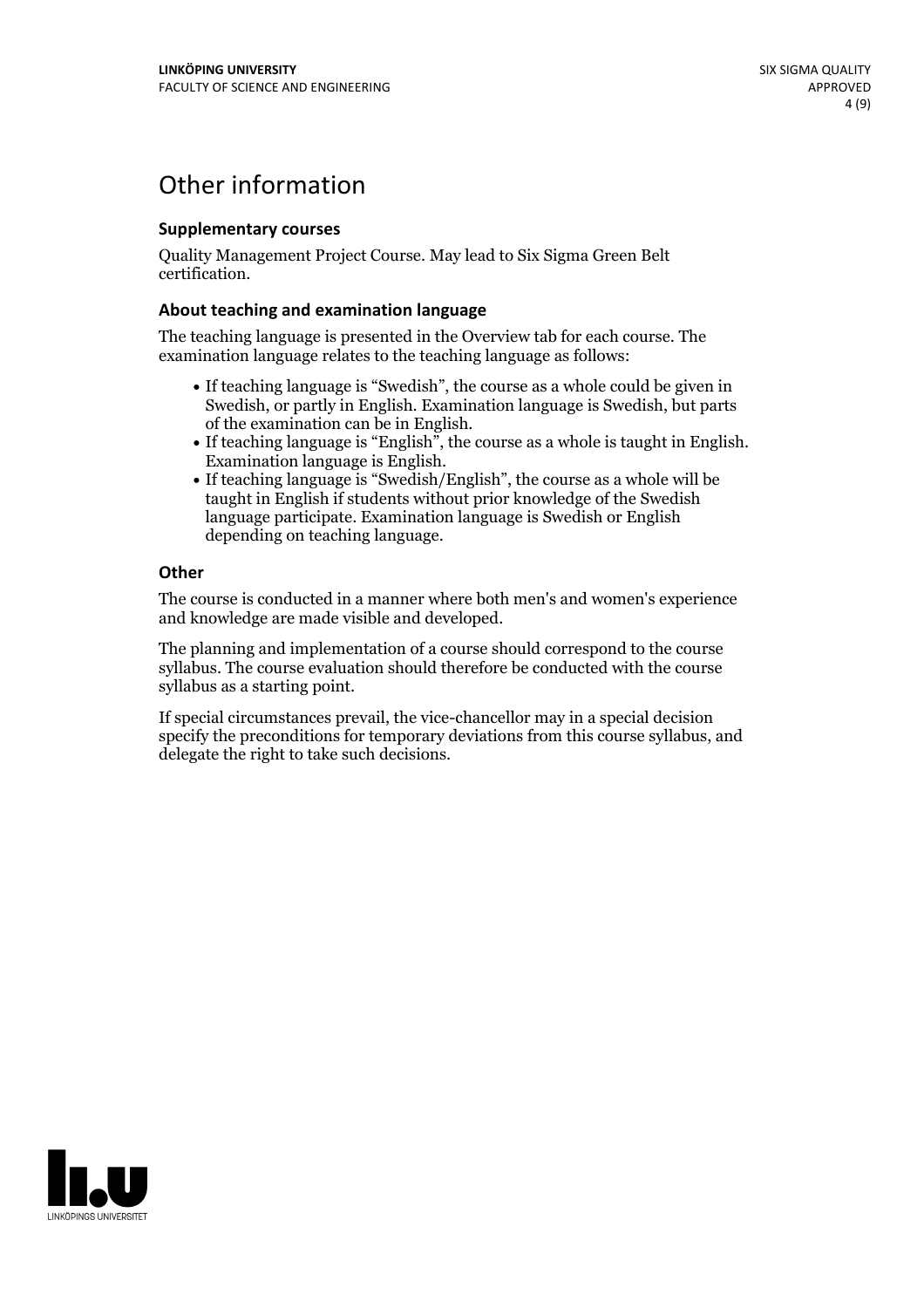# **Common rules**

## Course syllabus

A syllabus must be established for each course. The syllabus specifies the aim and contents of the course, and the prior knowledge that a student must have in order to be able to benefit from the course.

## Timetabling

Courses are timetabled after a decision has been made for this course concerning its assignment to a timetable module.

## Interruption in and deregistration from a course

The LiU decision, Guidelines concerning confirmation of participation in education (Dnr LiU-2020-02256), states that interruptions in study are to be recorded in Ladok. Thus, all students who do not participate in a course for which they have registered must record the interruption, such that the registration on the course can be removed. Deregistration from or interrupting a course is carried out using <sup>a</sup> web-based form: https://www.lith.liu.se/for- [studenter/kurskomplettering?l=en.](https://www.lith.liu.se/for-studenter/kurskomplettering?l=en)

## Cancelled courses and changes to the course syllabus

Courses with few participants (fewer than 10) may be cancelled or organised in a manner that differs from that stated in the course syllabus. The Dean is to deliberate and decide whether a course is to be cancelled or changed from the course syllabus.

## Guidelines relating to examinations and examiners

For details, see Guidelines for education and examination for first-cycle and second-cycle education at Linköping University, Dnr LiU-2020-04501 [\(http://styrdokument.liu.se/Regelsamling/VisaBeslut/917592\)](http://styrdokument.liu.se/Regelsamling/VisaBeslut/917592).

An examiner must be employed as a teacher at LiU according to the LiU Regulations for Appointments, Dnr LiU-2021-01204 [\(https://styrdokument.liu.se/Regelsamling/VisaBeslut/622784](https://styrdokument.liu.se/Regelsamling/VisaBeslut/622784)). For courses in second-cycle, the following teachers can be appointed as examiner: Professor (including Adjunct and Visiting Professor), Associate Professor (including Adjunct), Senior Lecturer (including Adjunct and Visiting Senior Lecturer), Research Fellow, or Postdoc. For courses in first-cycle, Assistant Lecturer (including Adjunct and Visiting Assistant Lecturer) can also be appointed as examiner in addition to those listed for second-cycle courses. In exceptional cases, a Part-time Lecturer can also be appointed as an examiner at both first- and second cycle, see Delegation of authority for the Board of Faculty of Science and Engineering.

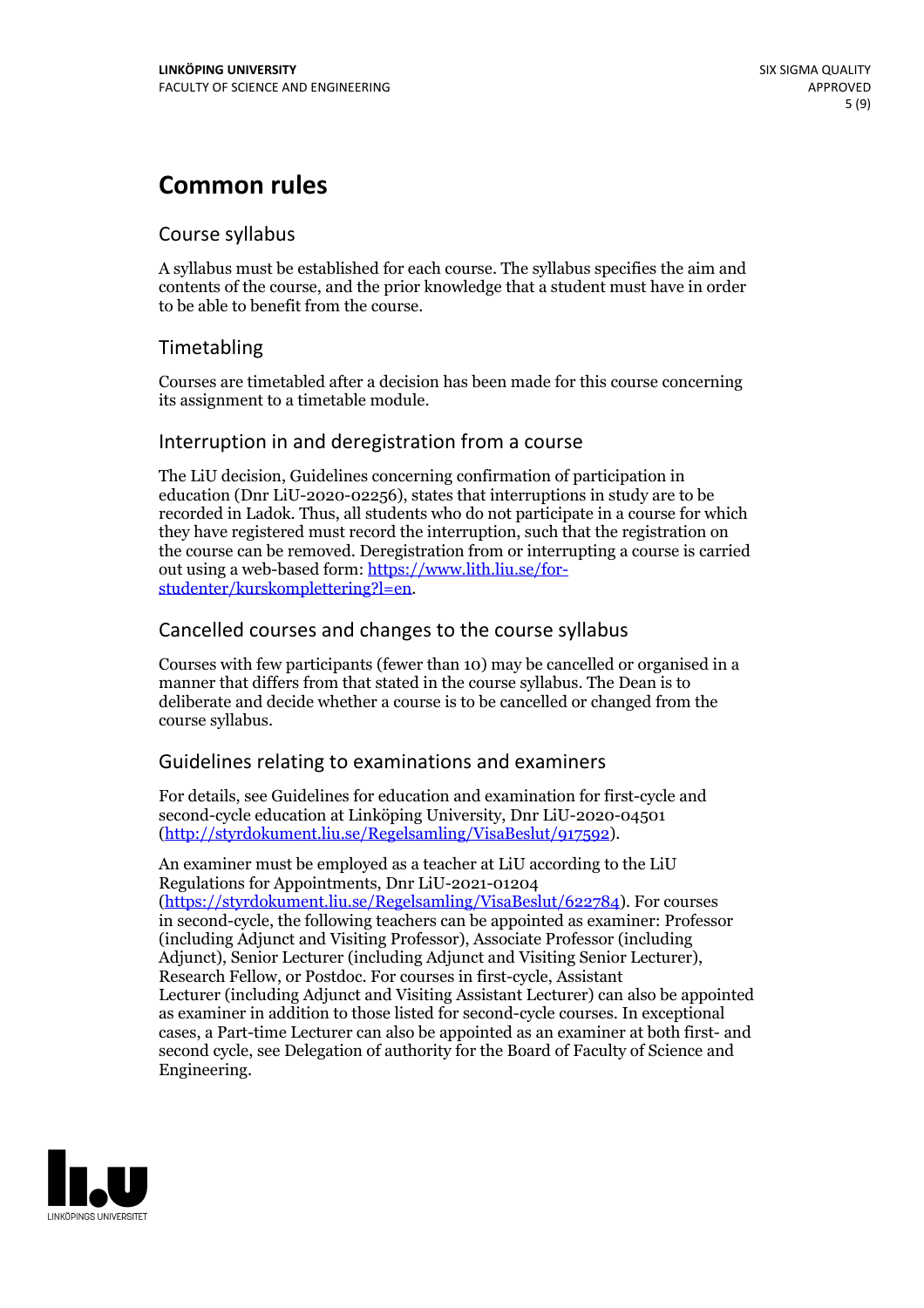## Forms of examination

### **Principles for examination**

Written and oral examinations and digital and computer-based examinations are held at least three times a year: once immediately after the end of the course, once in August, and once (usually) in one of the re-examination periods. Examinations held at other times are to follow a decision of the faculty programme board.

Principles for examination scheduling for courses that follow the study periods:

- courses given in VT1 are examined for the first time in March, with re-examination in June and August
- courses given in VT2 are examined for the first time in May, with re-examination in August and October
- courses given in HT1 are examined for the first time in October, with re-examination in January and August
- courses given in HT2 are examined for the first time in January, with re-examination in March and in August.

The examination schedule is based on the structure of timetable modules, but there may be deviations from this, mainly in the case of courses that are studied and examined for several programmes and in lower grades (i.e. 1 and 2).

Examinations for courses that the faculty programme board has decided are to be held in alternate years are held three times during the school year in which the course is given according to the principles stated above.

Examinations for courses that are cancelled orrescheduled such that they are not given in one or several years are held three times during the year that immediately follows the course, with examination scheduling that corresponds to the scheduling that was in force before the course was cancelled or rescheduled.

When a course, or a written examination (TEN, DIT, DAT), is given for the last time, the regular examination and two re-examinations will be offered. Thereafter, examinations are phased out by offering three examinations during the following academic year at the same times as the examinations in any substitute course. If there is no substitute course, three examinations will be offered during re- examination periods during the following academic year. Other examination times are decided by the faculty programme board. In all cases above, the examination is also offered one more time during the academic year after the following, unless the faculty programme board decides otherwise. In total, 6 re-examinations are offered, of which 2 are regular re-examinations. In the examination registration system, the examinations given for the penultimate time and the last time are denoted.

If a course is given during several periods of the year (for programmes, or on different occasions for different programmes) the faculty programme board or boards determine together the scheduling and frequency of re-examination occasions.

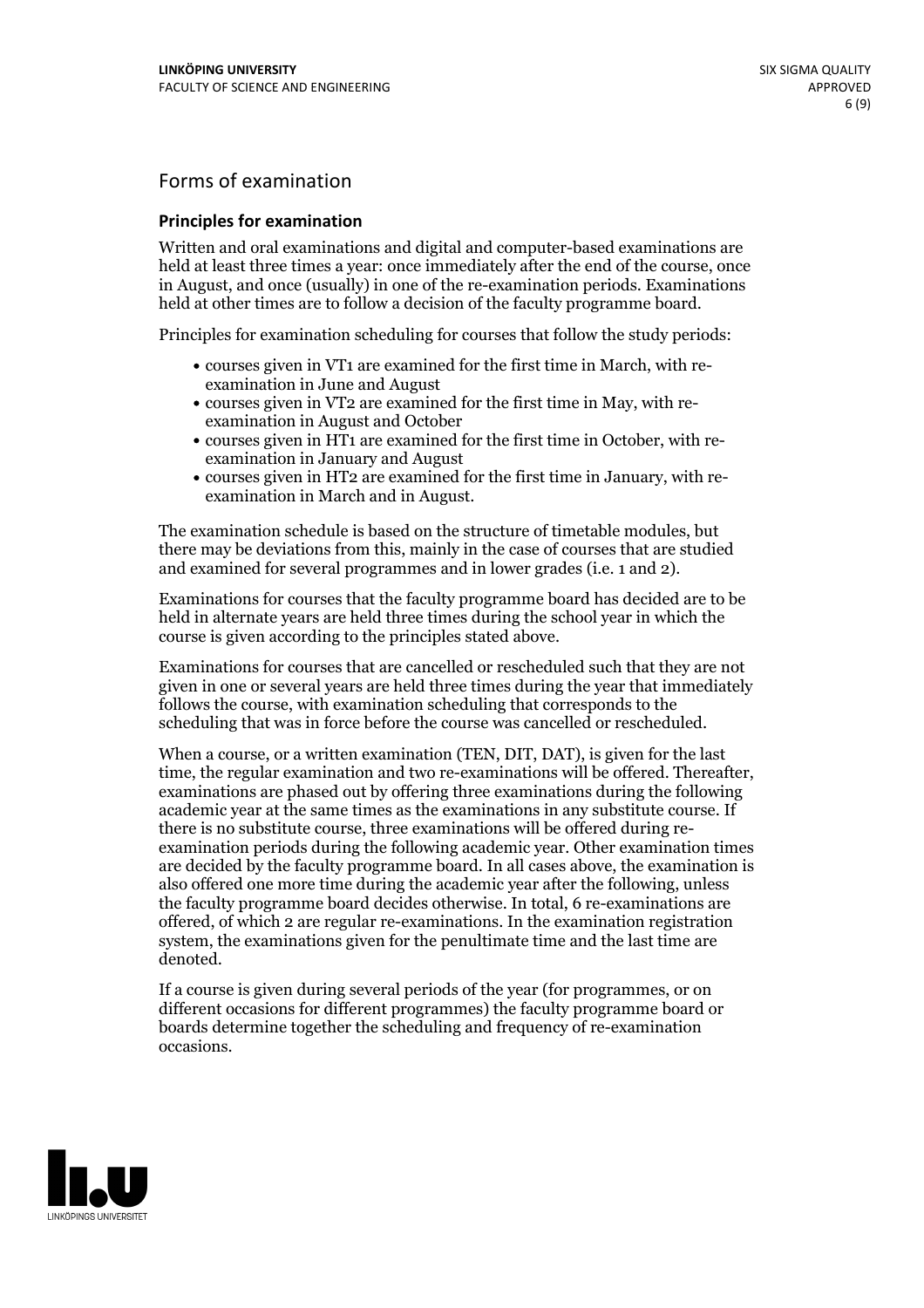### **Retakes of other forms of examination**

Regulations concerning retakes of other forms of examination than written examinations and digital and computer-based examinations are given in the LiU guidelines for examinations and examiners, [http://styrdokument.liu.se/Regelsamling/VisaBeslut/917592.](http://styrdokument.liu.se/Regelsamling/VisaBeslut/917592)

#### **Course closure**

For Decision on Routines for Administration of the Discontinuation of Educational Programs, Freestanding Courses and Courses in Programs, see DNR LiU-2021-04782. After a decision on closure and after the end of the discontinuation period, the students are referred to a replacement course (or similar) according to information in the course syllabus or programme syllabus. If a student has passed some part/parts of a closed program course but not all, and there is an at least partially replacing course, an assessment of crediting can be made. Any crediting of course components is made by the examiner.

## **Registration for examination**

In order to take an written, digital or computer-based examination, registration in advance is mandatory, see decision in the university's rule book [https://styrdokument.liu.se/Regelsamling/VisaBeslut/622682.](https://styrdokument.liu.se/Regelsamling/VisaBeslut/622682) An unregistered student can thus not be offered a place. The registration is done at the Student Portal or in the LiU-app during the registration period. The registration period opens 30 days before the date of the examination and closes 10 days before the date of the examination. Candidates are informed of the location of the examination by email, four days in advance.

## **Code of conduct for students during examinations**

Details are given in a decision in the university's rule book: <http://styrdokument.liu.se/Regelsamling/VisaBeslut/622682>.

#### **Retakes for higher grade**

Students at the Institute of Technology at LiU have the right to retake written examinations and digital and computer-based examinations in an attempt to achieve a higher grade. This is valid for all examination components with code "TEN", "DIT" and "DAT". The same right may not be exercised for other examination components, unless otherwise specified in the course syllabus.

A retake is not possible on courses that are included in an issued degree diploma.

#### **Grades**

The grades that are preferably to be used are Fail (U), Pass (3), Pass not without distinction  $(4)$  and Pass with distinction  $(5)$ .

- Grades U, 3, 4, 5 are to be awarded for courses that have written or digital examinations.<br>• Grades Fail (U) and Pass (G) may be awarded for courses with a large
- degree of practical components such as laboratory work, project work and

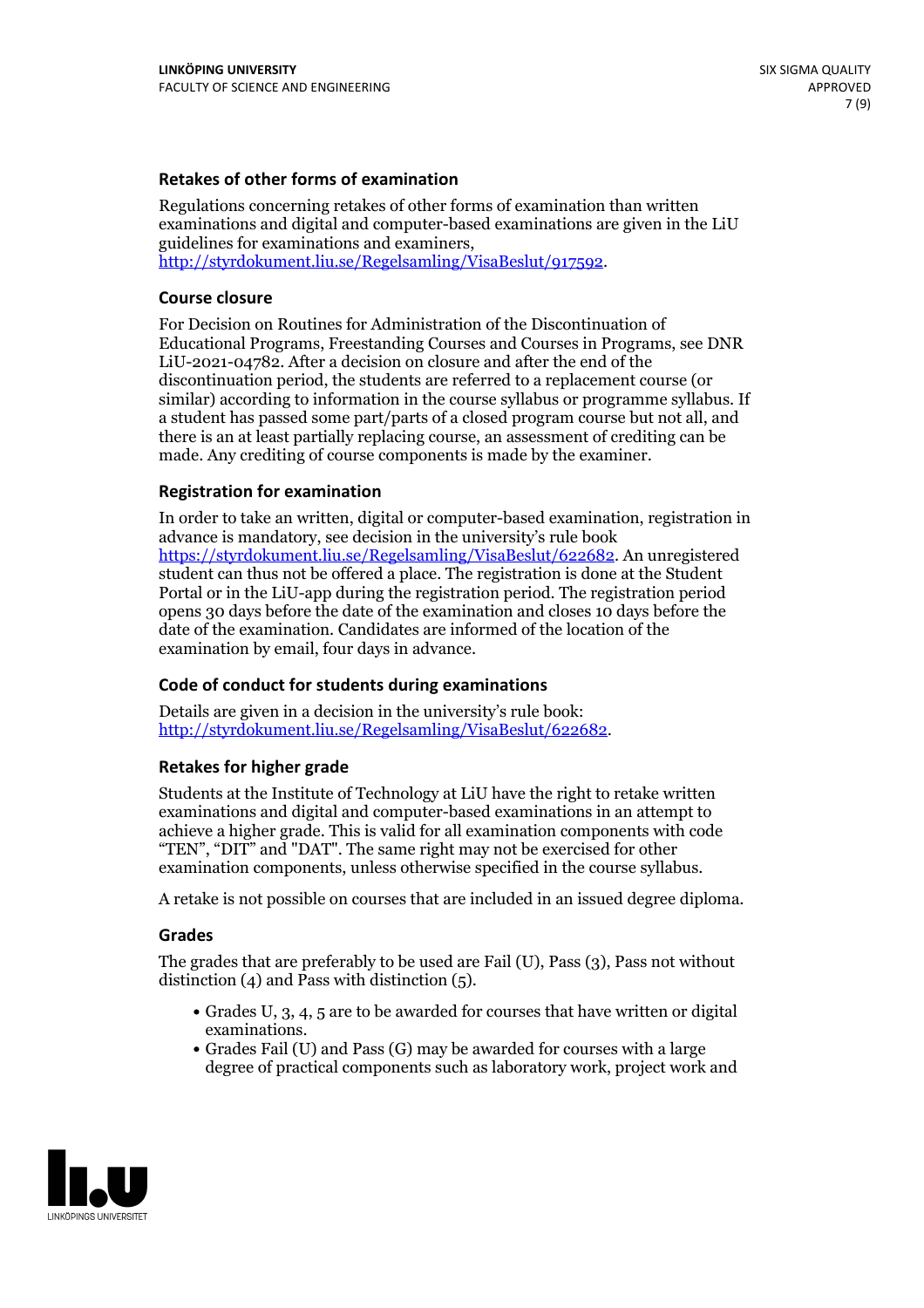group work.<br>• Grades Fail (U) and Pass (G) are to be used for degree projects and other independent work.

### **Examination components**

The following examination components and associated module codes are used at the Faculty of Science and Engineering:

- Grades U, 3, 4, 5 are to be awarded for written examinations (TEN) and
- digital examinations (DIT).<br>• Examination components for which the grades Fail (U) and Pass (G) may be awarded are laboratory work (LAB), project work (PRA), preparatory written examination (KTR), digital preparatory written examination (DIK), oral examination (MUN), computer-based examination (DAT), home
- assignment (HEM), and assignment (UPG).<br>• Students receive grades either Fail (U) or Pass (G) for other examination components in which the examination criteria are satisfied principally through active attendance such as tutorial group (BAS) or examination item
- (MOM).<br>• Grades Fail (U) and Pass (G) are to be used for the examination components Opposition (OPPO) and Attendance at thesis presentation (AUSK) (i.e. part of the degree project).

In general, the following applies:

- 
- Mandatory course components must be scored and given <sup>a</sup> module code. Examination components that are not scored, cannot be mandatory. Hence, it is voluntary to participate in these examinations, and the voluntariness must be clearly stated. Additionally, if there are any associated conditions to
- the examination component, these must be clearly stated as well.<br>• For courses with more than one examination component with grades U,3,4,5, it shall be clearly stated how the final grade is weighted.

For mandatory components, the following applies (in accordance with the LiU Guidelines for education and examination for first-cycle and second-cycle education at Linköping University,<br>[http://styrdokument.liu.se/Regelsamling/VisaBeslut/917592\)](http://styrdokument.liu.se/Regelsamling/VisaBeslut/917592):

If special circumstances prevail, and if it is possible with consideration of the nature of the compulsory component, the examiner may decide to replace the compulsory component with another equivalent component.

For possibilities to alternative forms of examinations, the following applies (in accordance with the LiU Guidelines for education and examination for first-cycle [http://styrdokument.liu.se/Regelsamling/VisaBeslut/917592\)](http://styrdokument.liu.se/Regelsamling/VisaBeslut/917592):

If the LiU coordinator for students with disabilities has granted a student the right to an adapted examination for a written examination in an examination hall, the student has the right to it.